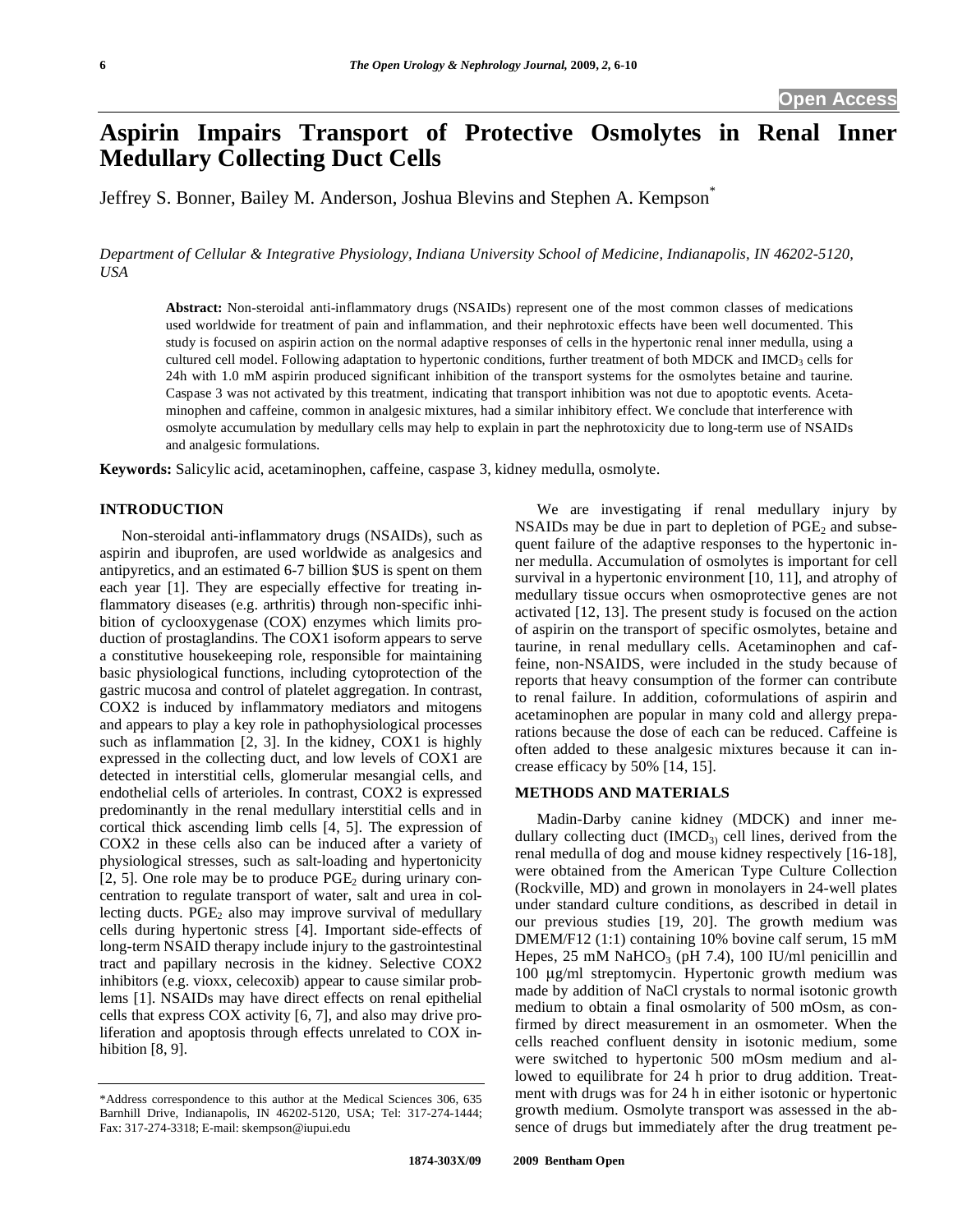riod. Betaine/GABA transport (BGT1) activity was determined by measuring the initial rate (10 min uptakes) of  $Na^+$ dependent accumulation of  $[^3H]GABA$  by cell monolayers, as in our previous studies [19, 20]. The osmolarity of all solutions used in the transport assays was matched to the previous growth medium by sucrose addition, as in earlier studies  $[19, 20]$ . Similarly, using 10 min uptakes,  $[3]$ H] taurine was used as substrate for the  $Na^+$ /taurine cotransporter [21], and [ 14C]methylaminoisobutyric acid (MeAIB) was used as substrate for the  $Na<sup>+</sup>$  -dependent system A transporter [22]. Cells maintained in isotonic medium served as controls.

 Preparation of whole cell lysates, gel electrophoresis and western blotting procedures were described in our previous studies [19, 20]. The blots were probed with a mixture of antibodies (1:1000 dilution) to both full-length and cleaved caspase 3 (Cell Signaling Technology, Beverly, MA), which were a kind gift from Dr Fred Pavalko in this department. Aspirin (salicylic acid), acetaminophen and caffeine were obtained from Sigma (St Louis, MO), and NS-398 was from Cayman Chemical (Ann Arbor, MI). Stock solutions were prepared in DMSO, ethanol or phosphate buffered saline, as appropriate, at 1000-fold working concentrations.

Data are presented as mean  $\pm$  SD from 3-6 separate experiments. In each experiment the mean value was derived from triplicate determinations. Significant differences between groups were evaluated by ANOVA and Tukey's test for multiple comparisons, using Instat v.3.06 software (GraphPad). A probability of  $p<0.05$  was considered statistically significant.

# **RESULTS AND DISCUSSION**

 As expected, MDCK cells previously adapted to hypertonic (500 mOsm) growth medium for 24h showed a more than10-fold upregulation of BGT1 transport activity compared to isotonic controls (Fig. (**1**), aspirin absent). In this initial study the addition of aspirin (range  $0.1 - 1.0$  mM) to the hypertonic medium for a further 24h produced dosedependent inhibition of BGT1 transport (Fig. **1**). Inhibition was detected at 0.1 and 0.3 mM and appeared to be maximal at 1.0 mM because higher doses of 3.0 and 10.0 mM did not increase the degree of inhibition significantly (not shown). The inhibitory action at 1.0 mM compares well with the serum level of aspirin (1-2 mM) that is effective in treating rheumatoid arthritis [8]. Aspirin action on BGT1 transport in isotonic controls was not dose-dependent, although the percent inhibition at 1.0 mM was similar to that in hypertonic cells (Fig. **1**). The therapeutic level of acetaminophen is about 0.1 mM and toxicity occurs when excessive consumption leads to serum levels that exceed 2.0 mM [8]. The plasma caffeine level after normal coffee consumption (1-2 cups) remains less than 0.1 mM [23] and may be fatal in the range 0.5 – 2.0 mM [8]. Higher levels of these drugs may occur locally in the renal medulla when water conservation is maximal. Based on these initial data and information, the standard protocol for comparing the different drugs was a 24 hr exposure to a concentration of 1.0 mM, using cells previously adapted to hypertonic stress (500 mOsm) for 24 hr.

 Two different medullary cell lines were compared in parallel in order to focus on consistent effects of drug treatment and to avoid cell-specific responses. Control  $IMCD<sub>3</sub>$  cells in



**Fig. (1). Dose dependent inhibition of BGT1 transport activity by aspirin after hypertonic upregulation.** Cell monolayers were incubated for 24h in either hypertonic (Hyp, 500 mOsm) or normal isotonic (Iso) growth medium, followed by a further 24h at the same osmolarity and in the presence or absence of aspirin. BGT1 transport was then determined as Na<sup>+</sup>-dependent uptake of [<sup>3</sup>H]GABA, after a 10 min incubation, and corrected for cell protein. Data are mean of two experiments, each analyzed in triplicate.

normal isotonic growth medium showed no response to drugs. In contrast,  $IMCD<sub>3</sub>$  cells adapted to hypertonic medium showed significant inhibition of BGT1 after 24hr exposure to aspirin, acetaminophen and caffeine at 1.0 mM (Fig. (**2**), upper panel). The response of MDCK cells was similar, namely all drugs inhibited BGT1 transport after hypertonic adaptation but there was no significant change in the isotonic controls (Fig. (**2**), lower panel).

 Transport of taurine, another osmolyte, also was inhibited by aspirin and acetaminophen in IMCD<sub>3</sub> cells following hypertonic stress (Fig. **3**). NS-398, a specific inhibitor of COX2 [2, 5, 8] reproduced the inhibitory action of aspirin on taurine transport (Fig. **3**) and BGT1 (not shown), suggesting that prostaglandins may be important for maintaining upregulation of osmolyte transport during hypertonic stress. NS-398 was used at 0.01 mM final concentration which does not affect COX1 and was previously shown to inhibit  $PGE<sub>2</sub>$ production in  $IMCD_3$  cells [8]. As with BGT1 transport (Fig. **2**) the drugs had no effect under isotonic conditions (Fig. **3**), suggesting that hypertonicity may sensitize the cells to drug action on these transport systems.

 In contrast to osmolyte transporters, the system A transporter for amino acids showed no significant response to NS-398, aspirin and acetaminophen in both  $IMCD<sub>3</sub>$  and  $MDCK$ cells (Fig. **4**). This indicates that inhibition of BGT1 and taurine transport by these drugs was not simply a nonspecific effect due to disruption of the transmembrane sodium gradient, which is the driving force for these transport systems.

 Hypertonic stress alone or in combination with aspirin treatment did not activate caspase  $3$  in IMCD<sub>3</sub> and MDCK cells. Western blotting of whole cell lysates detected only the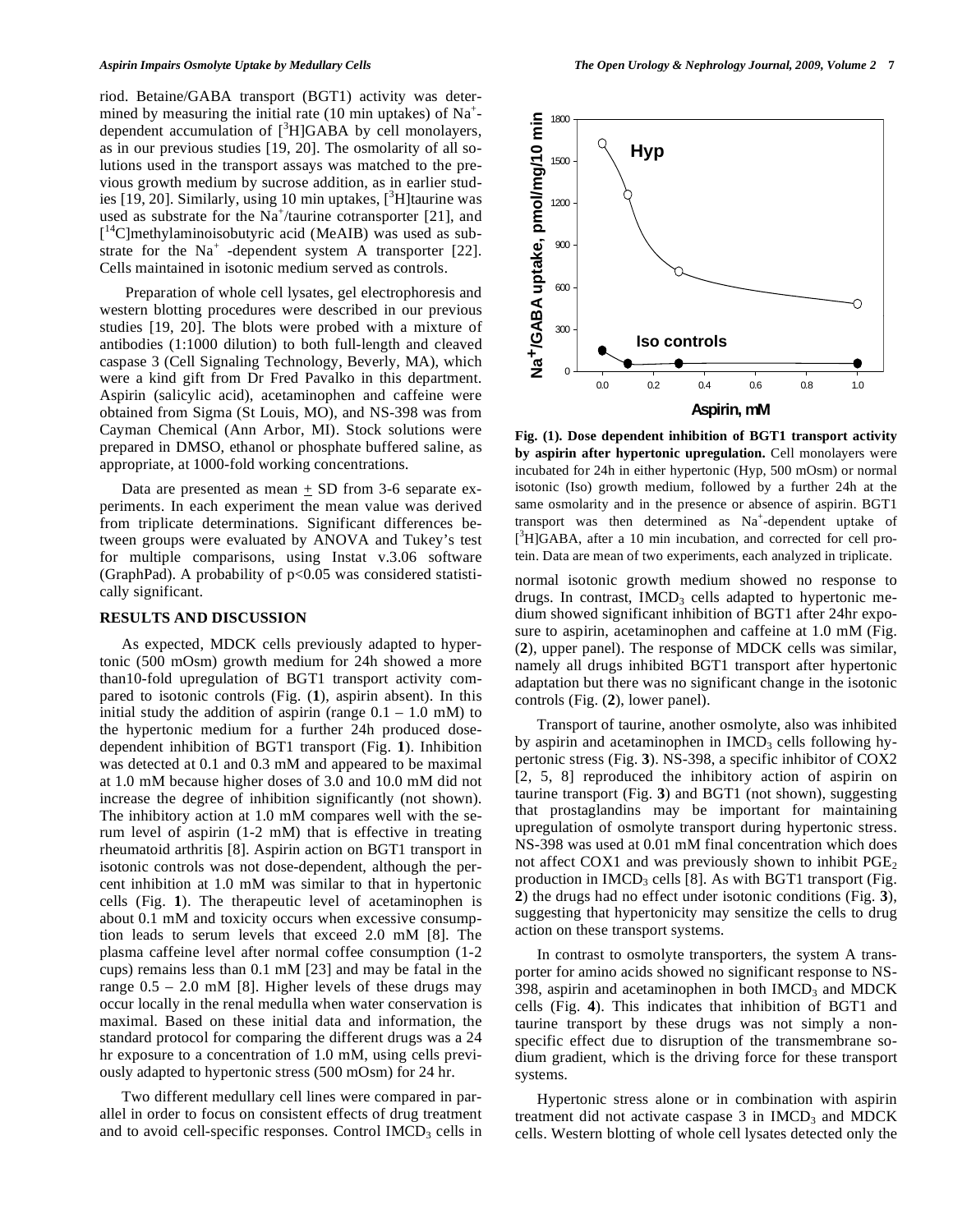

Fig. (2). Inhibition of BGT1 transport in IMCD<sub>3</sub> and MDCK **cell monolayers by aspirin, acetaminophen and caffeine at 1.0 mM.** All treatments produced significant inhibition of BGT1 transport in  $IMCD<sub>3</sub>$  (upper panel) and  $MDCK$  (lower panel) cells adapted to hypertonic medium but isotonic controls were not altered significantly. \*Significantly different (p<0.05) from appropriate untreated controls (C). Data are mean  $\pm$  SD from 3 (IMCD<sub>3</sub>) or 5-6 (MDCK) experiments. Absolute values for BGT1 transport in C groups of IMCD<sub>3</sub> were  $59\pm 13$  (isotonic) and  $161\pm 30$  (hypertonic) pmol/mg/10 min, and values for C groups of MDCK were 198±35 (isotonic) and 1356±336 (hypertonic) pmol/mg/10 min. A, aspirin; AP, acetaminophen; CF, caffeine.

full-length inactive caspase 3 at 35 kDa (Fig. **5A**), indicating that apoptosis was not induced. Lysate samples from osteoblastic cells were used as controls to validate the western technique. The activated 17kDa fragment of caspase 3 was detected in lysates from cells made apoptotic by addition of tumor necrosis factor- $\alpha$  and cycloheximide, as expected from previous reports [24, 25], but was absent from untreated controls (Fig. **5B**). In addition, the drug-treated kidney cells showed no evidence of rounding or detachment. Taken together, these findings indicate that inhibition of BGT1 and taurine transporters by 1.0 mM aspirin treatment for 24h was not an indirect result of apoptotic events. Aspirin at higher concentrations and longer exposure was shown previously to induce DNA damage and apoptosis, especially in rapidly proliferating  $IMCD_3$  cells  $[8, 9]$ .

Inhibition of Taurine Uptake in IMCD3 Cells



Fig. (3). Inhibition of taurine transport in IMCD<sub>3</sub> cells by a **COX2 inhibitor, aspirin and acetaminophen.** All treatments inhibited taurine uptake in cells adapted to hypertonic stress, but there was no effect on isotonic control cells. \*Significantly different (p<0.05, n=4) compared to untreated group C. Absolute values for taurine transport in group C were 672±223 (isotonic) and 1340±240 (hypertonic) pmol/mg/10 min. NS (NS-398) was present at 0.01mM, and A and AP were 1.0 mM.

120 140 e<br>Protein<br>Protein 60 80 100 ertonic controls 0  $\alpha$ 40 c or hyperton 180 200 %% of isotonic  $\frac{6}{5}$  140<br> $\frac{1}{5}$  120<br> $\frac{1}{5}$  100 120 140 160 +/MeAIB uptake, 0 20 40 60 80 Na+/Me C NS A AP C NS A AP **Isotonic Hypertonic**

**Fig. (4). The system A amino acid transporter was not inhibited by NS-398, aspirin or acetaminophen.** System A transport in IMCD<sub>3</sub> (upper) and MDCK (lower) cells was determined as  $Na<sup>+</sup>$ dependent uptake of  $\int_0^{14}$ C|MeAIB, and was not altered by drug treatment. See Fig. (**3**) for other details.

MeAiB uptake In IMCD3 Cells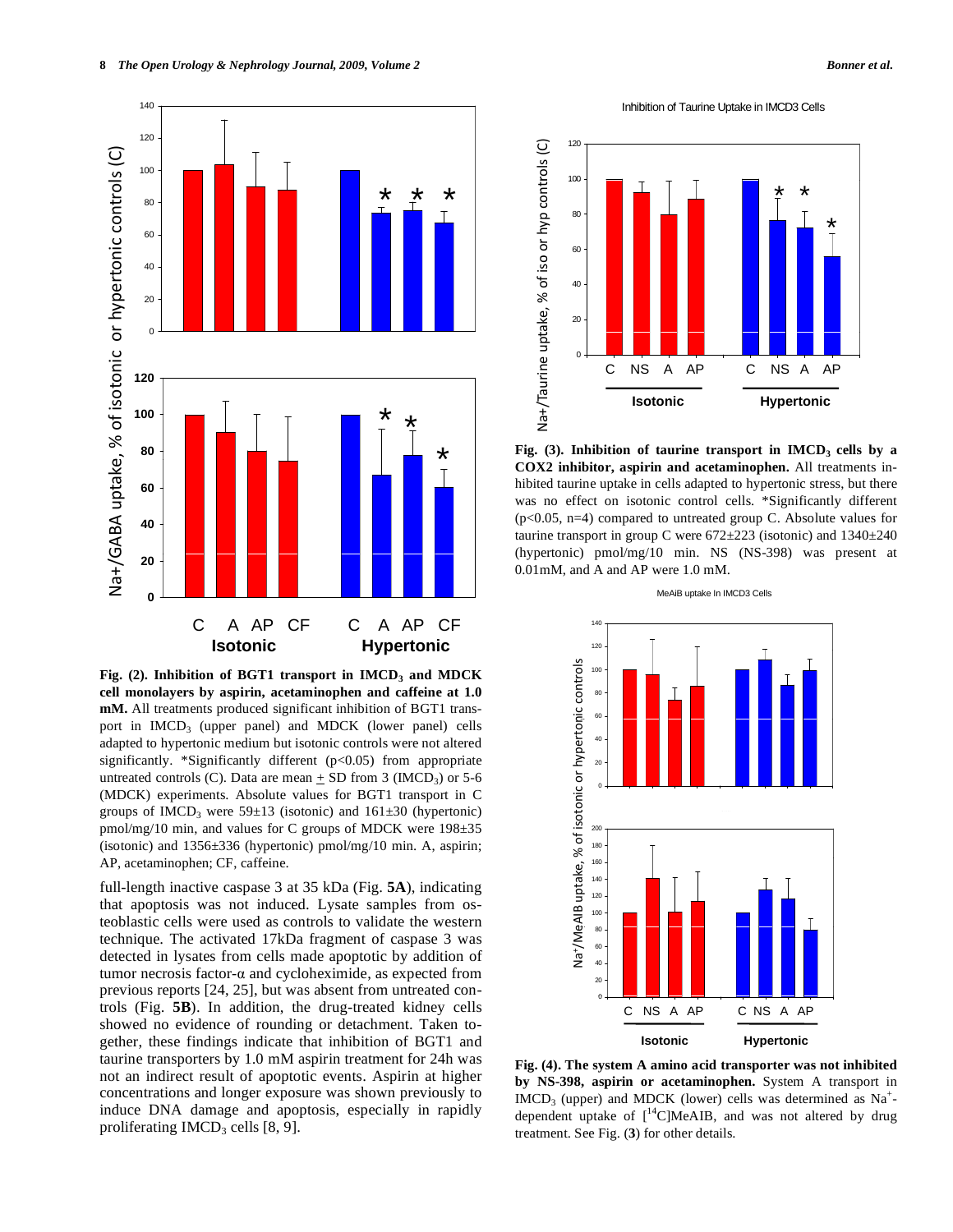

**Fig. (5). Aspirin did not activate caspase 3 in either MDCK or IMCD3 cells.** (**A**) Western blotting of whole cell lysates detected only full-length inactive caspase 3 (35kDa). No activated cleaved fragments were present. Blots were probed with a mixture of antibodies to both intact and cleaved caspase 3. All cells were adapted to hypertonic growth medium for 24h prior to a further 24h incubation in the presence (A) or absence (C) of 1.0 mM aspirin. (**B**) Lysates from mouse osteoblastic (MC3T3-E1) cells were used as controls. When these cells were made apoptotic by 4h exposure to tumor necrosis factor- $\alpha$  (TNF, 5 ng/ml)) and cycloheximide (CHX, 10 ng/ml), a 17kDa fragment of activated caspase 3 was detected, as expected from a previous study [25]. No activated fragments were detected in untreated controls or in aspirin-treated MDCK cells.

 This report of consistent findings in two different lines of renal medullary cells is the first description of impairment of renal osmolyte transport by NSAIDs and analgesics. The potential mechanisms have not been determined although non-specific toxicity and apoptosis can be ruled out. Overthe-counter aspirin is sold as acetylsalicylic acid which is rapidly converted to salicylic acid after ingestion [8], and is the form tested here *in vitro*. The action of aspirin was reproduced by a COX2 specific inhibitor, suggesting that aspirin may act *via* inhibition of COX2 and possible depletion of prostaglandins important for maintaining the adaptation to hypertonic stress. Further studies are needed to confirm this. Caffeine inhibition of osmolyte transport may be related to its action to mobilize intracellular stores of  $Ca^{2+}$  in many cells including MDCK [26, 27]. We have previously shown that an increase in intracellular  $Ca^{2+}$  is associated with prompt endocytic retrieval of BGT1 protein from the plasma membrane [20]. The mechanism of acetaminophen inhibition remains to be determined but it is possible to speculate based

on studies of acetaminophen action in the liver. These have led to the proposal that the metabolites of acetaminophen may eventually deplete intracellular glutathione which will be followed by onset of oxidative stress [9, 28]. A similar response in cells of the renal medulla would be very significant because we have previously observed a direct inhibitory action of oxidative stress on specific plasma membrane transport systems in cultured kidney cells [29].

 In summary, interference with the ability of medullary cells to accumulate osmolytes may contribute to certain nephrotoxic effects *in vivo*, such as papillary necrosis [30], that result from long-term use of NSAIDs and analgesic mixtures containing acetaminophen and caffeine. The hypertonic environment in the inner medulla *in vivo* also may sensitize the cells to the action of these drugs. Additional toxic effects, as reported elsewhere, may occur *in vivo* due to concentration of these drugs in the renal inner medulla during antidiuresis.

## **ABBREVIATIONS**

| BGT1         |          | Betaine/GABA transporter             |
|--------------|----------|--------------------------------------|
| COX          | $=$      | Cyclooxygenase                       |
| <b>NSAID</b> | $=$      | Non-steroidal anti-inflammatory drug |
| <b>GABA</b>  | $\equiv$ | γ-aminobutyric acid                  |
| <b>MDCK</b>  |          | Madin-Darby canine kidney            |
| <b>IMCD</b>  | $=$      | Inner medullary collecting duct.     |
|              |          |                                      |

# **ACKNOWLEDGEMENTS**

 Supported by the National Kidney Foundation of Indiana (SAK), and an IUPUI Life-Health Sciences Internship (BMA). JB was a participant in Indianapolis Project SEED sponsored by the American Chemical Society.

## **REFERENCES**

- [1] Brater DC, Harris C, Redfern JS, Gertz BJ. Renal effects of COX-2 selective inhibitors. Am J Nephrol 2001; 21: 1-15.
- [2] Yang T, Huang Y, Heasley LE, Berl T, Schnermann JB, Briggs JP. MAPK mediation of hypertonicity-stimulated cyclooxygenase-2 expression in renal medullary collecting duct cells. J Biol Chem 2000; 275: 23281-6.
- [3] Hao C-M, Breyer MD. Physiological regulation of prostaglandins in the kidney. Annu Rev Physiol 2008; 70: 357-77.
- [4] Harris RC. COX-2 and the Kidney. J Cardiovasc Pharmacol 2006; 47: S37-S42.
- [5] Ye W, Zhang H, Hillas E, *et al*. Expression and function of COX isoforms in renal medulla: evidence for regulation of salt sensitivity and blood pressure. Am J Physiol Renal Physiol 2006; 290: F542- 9.
- [6] Cohen-Luria R, Moran A, Rimon G. Cyclooxygenase inhibitors suppress inhibitory effect of PGE2 on Na-K-ATPase in MDCK cells. Am J Physiol Renal Physiol 1994; 267: F94-8.
- [7] Coyne DW, Mordhorst M, Morrison AR. Regulation of eicosanoid biosynthesis by phorbol ester in Madin Darby canine kidney cells. Am J Physiol Renal Physiol 1990; 259: F698-703.
- [8] Rocha GM, Michea LF, Peters EM, *et al*. Direct toxicity of nonsteroidal antiinflammatory drugs for renal medullary cells. Proc Natl Acad Sci USA 2001; 98: 5317-22.
- [9] Cai Q, Dmitrieva NI, Michea LF, Rocha G, Ferguson D, Burg MB. Toxicity of acetaminophen, salicylic acid, and caffeine for firstpassage rat renal inner medullary collecting duct cells. J Pharm Exp Ther 2003; 306: 35-42.
- [10] Burg MB. Molecular basis of osmotic regulation. Am J Physiol Renal Physiol 1995; 268: F983-F96.
- [11] Burg MB, Ferraris JD. Intracellular organic osmolytes: function and regulation. J Biol Chem 2008; 283: 7309-13.